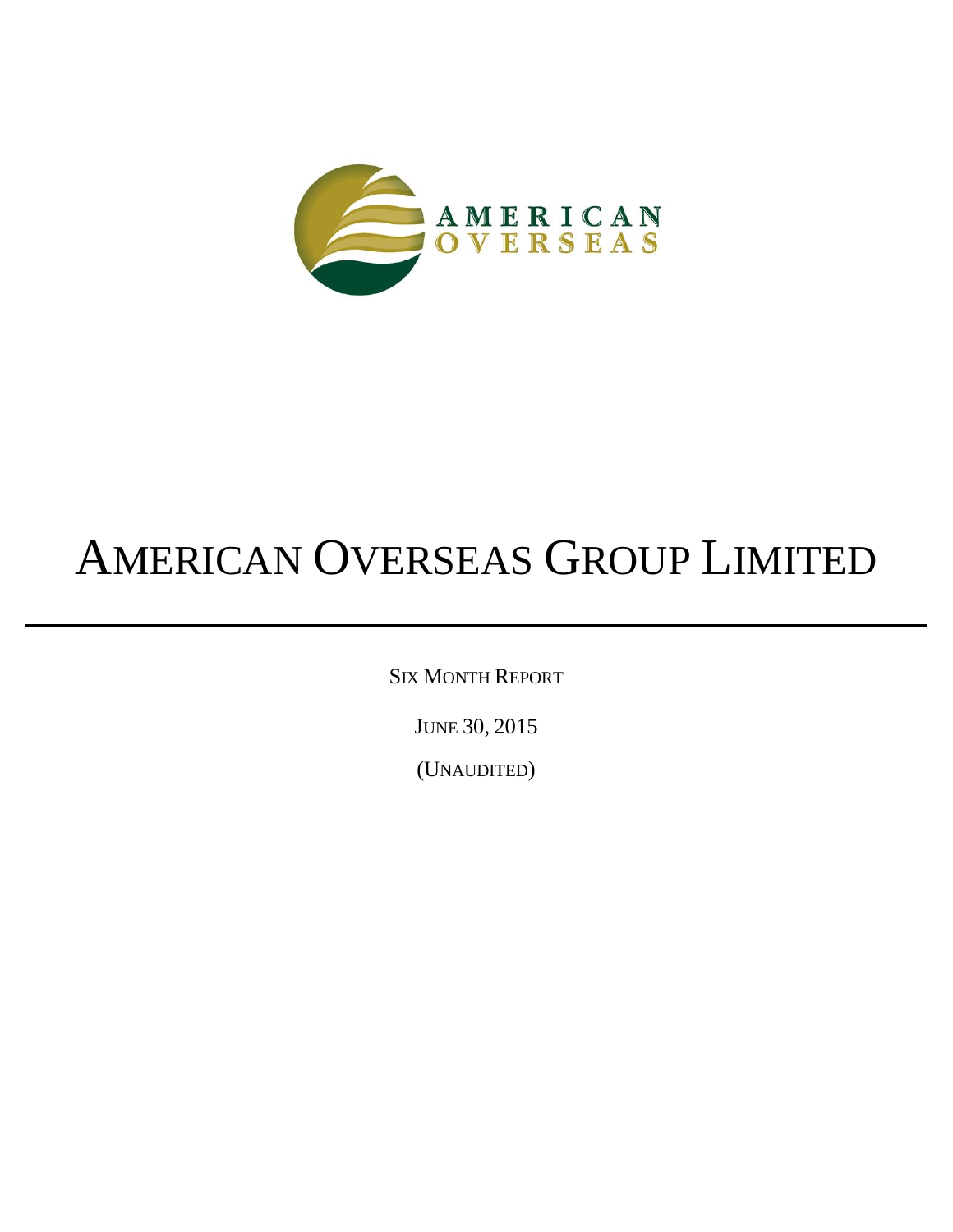#### **AMERICAN O VERSEAS GRO UP LIMITED CO NSO LIDATED BALANCE SHEETS (Unaudited)**

|                                                                     | June 30,<br>2015 | December 31,<br>2014        |  |  |
|---------------------------------------------------------------------|------------------|-----------------------------|--|--|
| Assets                                                              |                  |                             |  |  |
| Fixed-maturity securities held as available for sale, at fair value | \$105,558,469    | \$<br>123,526,758           |  |  |
| Equity investments available for sale, at fair value                | 34,625,461       | 32,212,066                  |  |  |
| Cash and cash equivalents                                           | 46,557,143       | 35,497,038                  |  |  |
| <b>Restricted Cash</b>                                              | 39,696,364       | 46,967,926                  |  |  |
| Accrued investment income                                           | 282,054          | 320,185                     |  |  |
| Premiums receivable                                                 | 60,588,995       | 57,193,847                  |  |  |
| Reinsurance balances receivable, net                                | 292,352,045      | 282,979,695                 |  |  |
| Salvage and subrogation recoverable                                 | 1,066,913        | 2,661,560                   |  |  |
| Deferred policy acquisition costs                                   | 201,207          | 451,650                     |  |  |
| Intangible assets                                                   | 5,919,083        | 7,038,166                   |  |  |
| Goodwill                                                            | 33,050,000       | 33,050,000                  |  |  |
| Assets held in segregated accounts                                  |                  | 537,310                     |  |  |
| Other Assets                                                        | 1,338,489        | 1,064,222                   |  |  |
| <b>Total assets</b>                                                 | \$621,236,223    | $\mathbb{S}$<br>623,500,423 |  |  |
| <b>Liabilities and Shareholders' Equity</b>                         |                  |                             |  |  |
| Liabilities:                                                        |                  |                             |  |  |
| Losses and loss expense reserve                                     | \$264,346,818    | \$<br>265,438,578           |  |  |
| Unearned premiums                                                   | 95,475,548       | 95,276,840                  |  |  |
| Ceded premium payable                                               | 64,229,020       | 56,134,928                  |  |  |
| Payable to general agents                                           | 569,187          | 355,433                     |  |  |
| Funds withheld                                                      | 5,131,264        | 2,567,631                   |  |  |
| Accounts payable and accrued liabilities                            | 1,692,064        | 4,148,676                   |  |  |
| Liabilities related to segregated accounts                          |                  | 537,310                     |  |  |
| Redeemable Series A preference shares                               | 9,616,120        | 9,445,656                   |  |  |
| Derivative liabilities                                              | 31,547,912       | 46,696,287                  |  |  |
| Notes payable                                                       | 59,251,771       | 60,890,360                  |  |  |
| Non-owned interest in VIE                                           | 300,000          | 300,000                     |  |  |
| Interest payable                                                    | 1,470,877        | 1,187,773                   |  |  |
| Fair Value Adjustment                                               | 20,729,772       | 22, 104, 393                |  |  |
| Deferred tax liability                                              | 34,125           | 30,625                      |  |  |
| <b>Total liabilities</b>                                            | 554,394,478      | 565,114,490                 |  |  |
|                                                                     |                  |                             |  |  |
| Shareholders' equity:                                               |                  |                             |  |  |
| Common shares                                                       | 4,361,300        | 4,398,897                   |  |  |
| Additional paid-in capital                                          | 186,094,880      | 185,638,345                 |  |  |
| Accumulated other comprehensive income                              | 1,887,945        | 893,142                     |  |  |
| Retained deficit                                                    | (131, 555, 756)  | (138, 597, 827)             |  |  |
| Total shareholders' equity                                          | 60,788,369       | 52,332,557                  |  |  |
| Non-controlling interest of preferred shares in subsidiaries        | 6,053,376        | 6,053,376                   |  |  |
| <b>Total equity</b>                                                 | 66,841,745       | 58,385,933                  |  |  |
| Total liabilities and equity                                        | \$621,236,223    | \$<br>623,500,423           |  |  |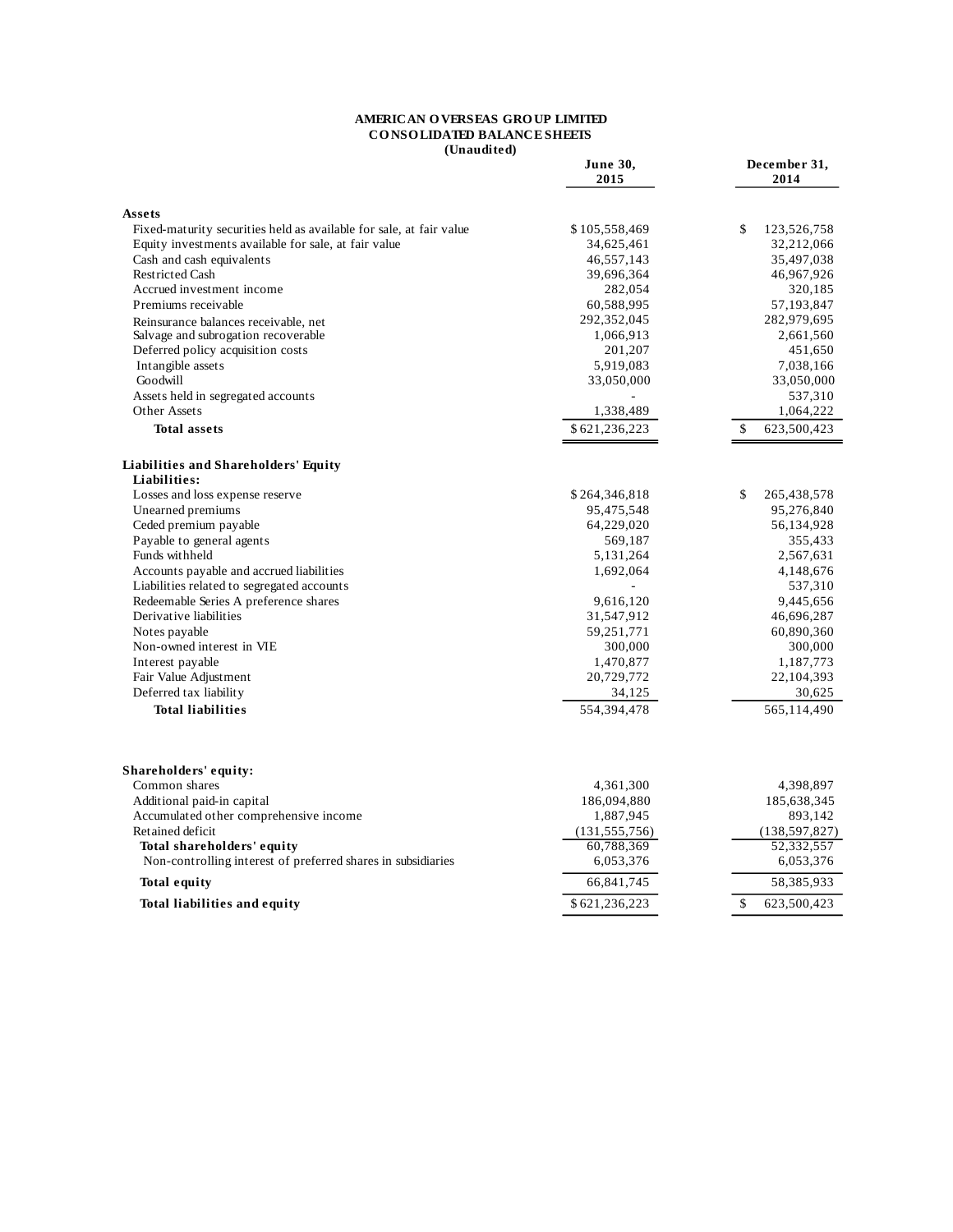# **AMERICAN O VERSEAS GRO UP LIMITED CO NSO LIDATED STATEMENTS O F O PERATIO NS**

**(Unaudited)**

|                                                       | <b>Six Months Ended</b> |                 |  |  |
|-------------------------------------------------------|-------------------------|-----------------|--|--|
|                                                       | June 30,                |                 |  |  |
|                                                       |                         | As Adjusted     |  |  |
|                                                       | 2015                    | 2014            |  |  |
| Net premiums earned                                   | \$4,174,763             | \$27,882,606    |  |  |
| Fee income                                            | 6,538,062               | 6,821,435       |  |  |
| Net investment income                                 | 1,485,161               | 2,283,904       |  |  |
| Net realized gains                                    | 49,135                  | 24,904          |  |  |
| Fair value adjustment                                 | 1,204,159               | 2,259,666       |  |  |
| Net change in fair value of credit derivatives        | 15,538,588              | (1,841,888)     |  |  |
| Other income                                          | 28,790                  | 124,211         |  |  |
| Total revenues                                        | 29,018,658              | 37,554,838      |  |  |
| Net losses and loss adjustment expenses               | 7,886,939               | 15,980,279      |  |  |
| Acquisition costs                                     | 850,352                 | 5,694,641       |  |  |
| General and administrative expenses                   | 7,638,465               | 6,658,631       |  |  |
| Amortization of intangible assets                     | 1,119,084               | 1,353,334       |  |  |
| Interest expense                                      | 3,135,629               | 619,448         |  |  |
| Other expense                                         | 172,113                 |                 |  |  |
| <b>Total Expenses</b>                                 | 20,802,582              | 30,306,333      |  |  |
| Income before income tax expense and noncontrolling   |                         |                 |  |  |
| interest                                              | 8,216,076               | 7,248,505       |  |  |
| Income tax expense                                    | (3,500)                 |                 |  |  |
| Net income before noncontrolling interest             | 8,212,576               | 7,248,505       |  |  |
| Dividends on preference shares                        | (1,170,505)             | (238,699)       |  |  |
| Net income attributable to common shareholders        | \$7,042,071             | \$<br>7,009,806 |  |  |
| Net income per common share:                          |                         |                 |  |  |
| Basic                                                 | \$<br>166.65            | \$<br>257.27    |  |  |
| Diluted                                               | \$<br>165.63            | \$<br>254.83    |  |  |
| Weighted-average number of common shares outstanding: |                         |                 |  |  |
| Basic                                                 | 42,256                  | 27,247          |  |  |
| Diluted                                               | 42,518                  | 27,508          |  |  |
|                                                       |                         |                 |  |  |

\* Shares outstanding and net income per share as of June 30, 2015, reflect the effects of a 1 for 100 reverse stock split on October 14, 2014. For comparative purposes, the outstanding shares along with the net income per common share for the six months ending June 30, 2014, have been adjusted to reflect the change in capital structure as if the reverse stock split had occurred in that period.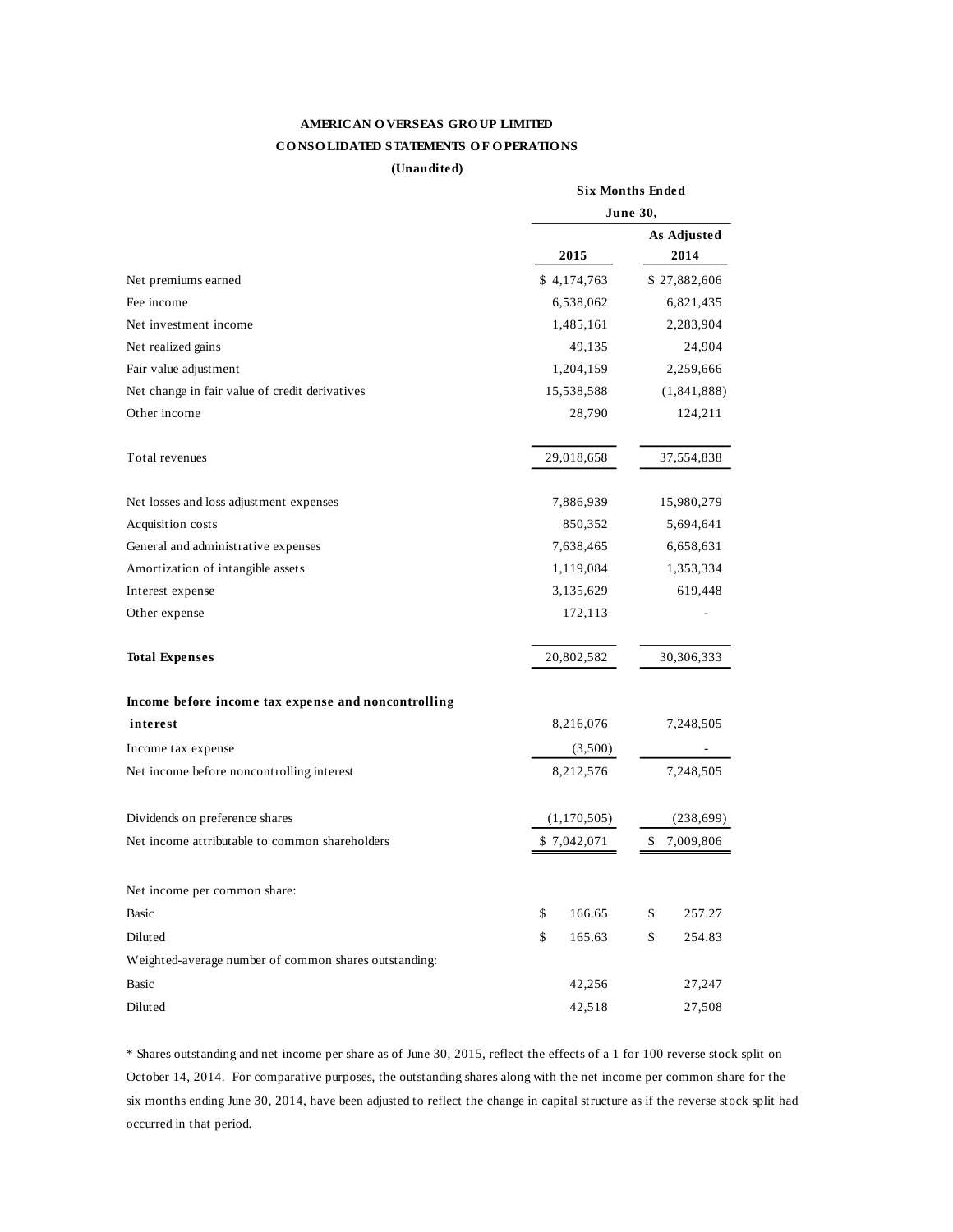# **AMERICAN O VERSEAS GRO UP LIMITED CO NSO LIDATED STATEMENTS O F CO MPREHENSIVE INCO ME**

#### **(Unaudited)**

|                                                                     |             | <b>Six Months Ended</b> |  |  |
|---------------------------------------------------------------------|-------------|-------------------------|--|--|
|                                                                     | June 30,    |                         |  |  |
|                                                                     |             | As Adjusted             |  |  |
|                                                                     | 2015        | 2014                    |  |  |
| Net income before non controlling interest                          | \$8,212,576 | \$7,248,505             |  |  |
| Other comprehensive income                                          |             |                         |  |  |
| Change in unrealized fair value of investments                      | 952,588     | 2,202,724               |  |  |
| Less: reclassification adjustment for net realized investment gains |             |                         |  |  |
| included in income                                                  | (49, 135)   | (24,904)                |  |  |
| Other comprehensive income                                          | 903,453     | 2,177,820               |  |  |
|                                                                     |             |                         |  |  |
| Comprehensive income                                                | \$9,116,029 | \$9.426.325             |  |  |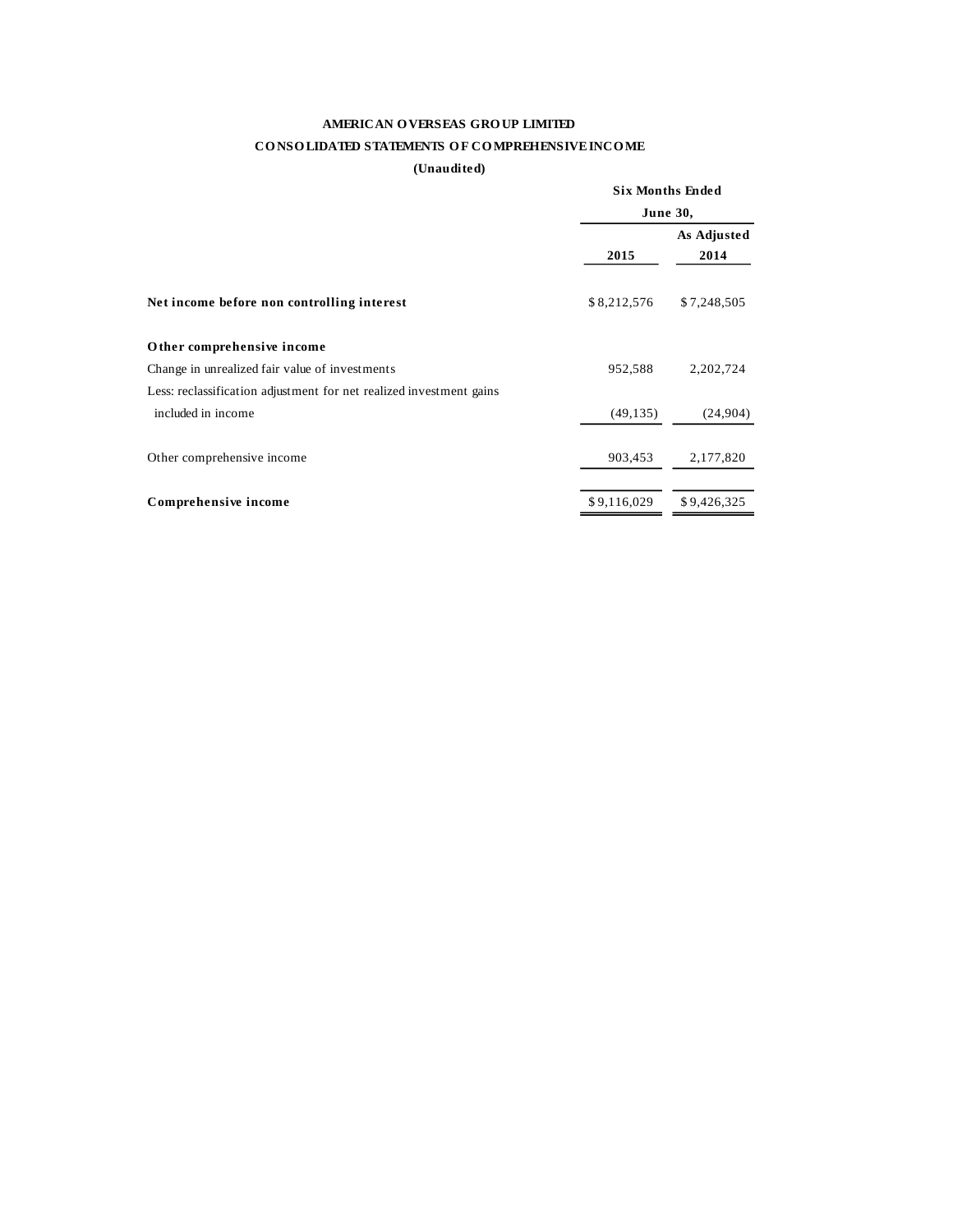#### **AMERICAN O VERSEAS GRO UP LIMITED CO NSO LIDATED STATEMENTS O F EQ UITY AND RETAINED DEFICIT (Unaudited)**

|                                 | Share capital   | Noncontrolling<br>Interest | Additional<br>paid-in-capital | Accumulated other<br>comprehensive<br>income (loss) | Retained<br>deficit | Total<br>shareholders'<br>equity |
|---------------------------------|-----------------|----------------------------|-------------------------------|-----------------------------------------------------|---------------------|----------------------------------|
| Balance, December 31, 2014      | \$4,398,897     | \$6,053,376                | \$185,638,345                 | \$<br>893,142                                       | \$(138, 597, 827)   | \$58,385,933                     |
| Net income                      |                 |                            |                               |                                                     | 8,212,576           | 8,212,576                        |
| Share issuance                  | 48,600          |                            | (48,600)                      |                                                     |                     |                                  |
| Share based compensation - AOG  | 20,800          |                            | 489,488                       |                                                     |                     | 510,288                          |
| Impact of amalgamation with OGL | (106, 997)      |                            | 15,647                        | 91,350                                              |                     |                                  |
| Net change in unrealized gains  |                 |                            |                               |                                                     |                     |                                  |
| and losses on investments       |                 |                            |                               | 903,453                                             |                     | 903,453                          |
| Dividends on preference shares  |                 |                            |                               |                                                     | (1,170,505)         | (1,170,505)                      |
| Balance, June 30, 2015          | 4,361,300<br>S. | \$6,053,376                | \$186,094,880                 | \$<br>1,887,945                                     | \$(131,555,756)     | \$66,841,745                     |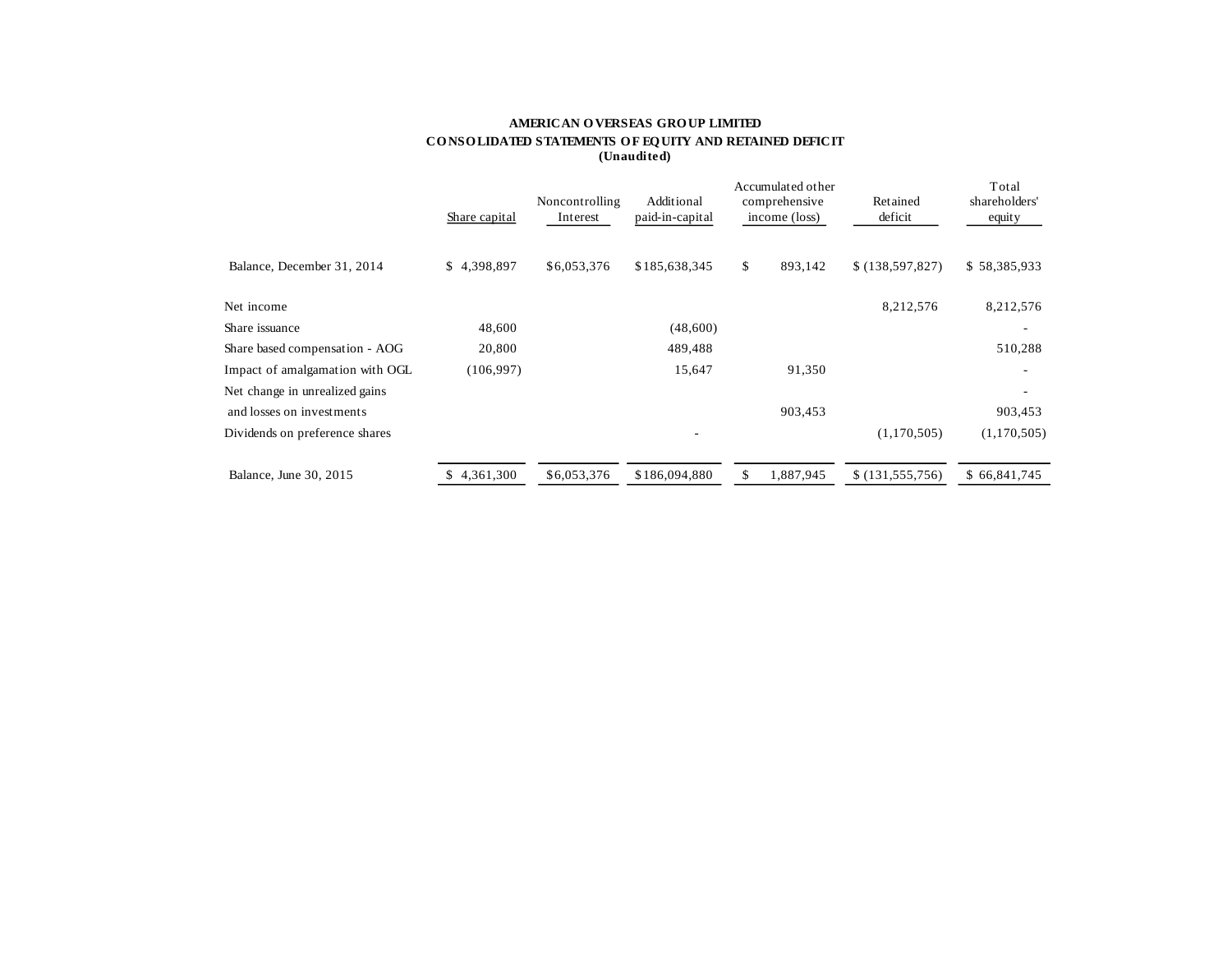## **AMERICAN O VERSEAS GRO UP LIMITED CO NSO LIDATED STATEMENTS O F CASH FLO WS June 30, 2015 and 2014**

|                                                                             | 2015             | As Adjusted<br>2014 |
|-----------------------------------------------------------------------------|------------------|---------------------|
| CASH FLOWS FROM OPERATING ACTIVITIES:                                       |                  |                     |
| Net income for the year                                                     | 8,212,576        | 7,248,505           |
| Adjustments to reconcile net loss to net cash used in operating activities: |                  |                     |
| Net realized loss (gains) on sale of investments                            | (49, 135)        | (24,904)            |
| Net unrealized (gains) loss on credit derivatives                           | (15, 538, 588)   | 1,841,888           |
| Deferred tax expense                                                        | 3,500            |                     |
| Amortization of intangible assets                                           | 1,119,084        | 1,353,334           |
| Interest expense                                                            | 3,135,629        | 619,448             |
| Share based compensation                                                    | 510,288          | 163,984             |
| Amortization of fair value adjustment                                       | (1, 204, 157)    | (2,259,665)         |
| Amortization of bond discount                                               | 72,779           | 70,304              |
| Changes in operating assets and liabilities:                                |                  |                     |
| Accrued investment income                                                   | 38,131           | 49,240              |
| Premiums receivable                                                         | (3,395,148)      | 3,348,427           |
| Reinsurance balance receivable, net                                         | (9,372,350)      | 6,633,694           |
| Salvage and subrogation                                                     | 1,594,647        | 2,395,017           |
| Deferred acquisition costs, net                                             | 250,443          | 573,611             |
| Other assets                                                                | (274, 267)       | (311, 684)          |
| Unpaid losses and loss adjustment expenses                                  | (1,091,760)      | (7,874,485)         |
| Unearned premiums                                                           | 198,708          | (4,649,616)         |
| Payable to general agents                                                   | 213,754          | 182,387             |
| Funds withheld                                                              | 2,563,633        | (834, 287)          |
| Ceded premium payable                                                       | 8,094,092        | (6,465,131)         |
| Accounts payable and accrued liabilities                                    | (2,456,613)      | (740, 025)          |
| Changes in derivative liability                                             | 390,213          | 513,010             |
| Net cash (used in) provided by operating activities                         | (6,984,541)      | 1,833,052           |
|                                                                             |                  |                     |
| CASH FLOWS FROM INVESTING ACTIVITIES:                                       |                  |                     |
| Purchase of available for sale securities                                   | (36, 773, 991)   | (84,997,768)        |
| Proceeds from sales of investments                                          | 37,530,858       | 46,989,559          |
| Proceeds from maturities of investments                                     | 15,677,836       | 30, 344, 372        |
| Proceeds from sales of equities                                             |                  | 103,488             |
| Change in restricted cash                                                   | 7,271,562        | 5,388,668           |
| Net cash received as a result of change in basis of presentation            |                  | 91,350              |
|                                                                             |                  |                     |
| Net cash provided by (used in) investing activities                         | 23,706,265       | (2,080,331)         |
|                                                                             |                  |                     |
| CASH FLOWS FROM FINANCING ACTIVITIES:                                       |                  |                     |
| Repayment of long-term note payable                                         | (1,638,589)      | (3,311,799)         |
| Interest paid                                                               | (2,852,525)      | (629, 922)          |
| Redemption of preferred shares                                              |                  | 800,000             |
| Dividends paid on preferred shares                                          | (1,170,505)      | (218,699)           |
|                                                                             |                  |                     |
| Net cash (used in) financing activities                                     | (5,661,619)      | (3,360,420)         |
| Net increase (decrease) in cash and cash equivalents                        | 11,060,105       | (3,607,699)         |
| Cash and cash equivalents - Beginning of year                               | 35,497,038       | 36,346,809          |
| Cash and cash equivalents - End of year                                     | \$<br>46,557,143 | \$<br>32,739,110    |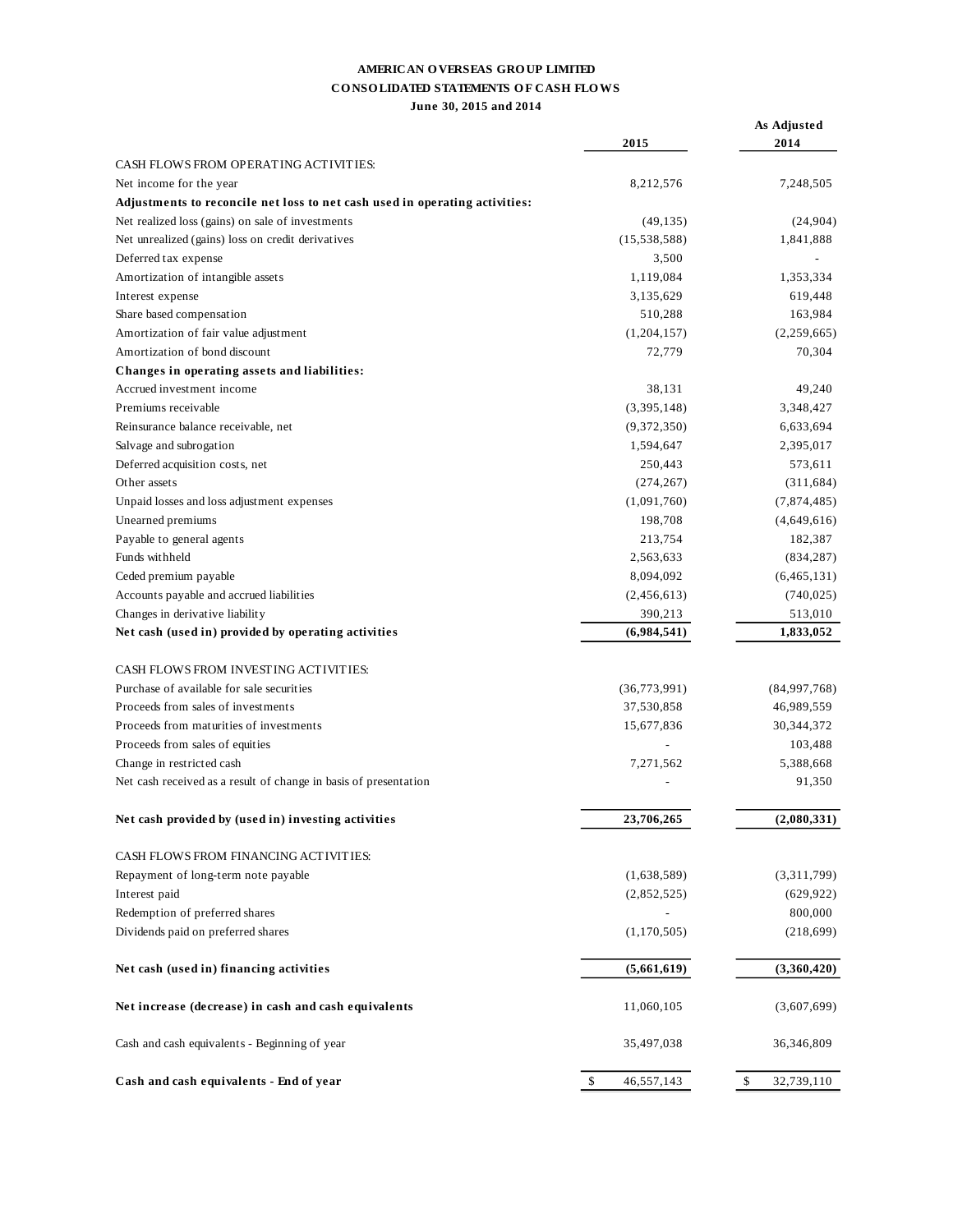#### **American Overseas Group Limited Explanatory notes**

The interim unaudited consolidated financial statements do not include all of the information and disclosures required by accounting principles generally accepted in the United States of America ("US GAAP"). These statements should be read in conjunction with the audited consolidated financial statements and notes as of and for the period ended December 31, 2014 for American Overseas Group Limited which are posted on the Company's website and can be found at www.aoreltd.com under "Financial Information."

On October 28, 2014, the Company acquired Orpheus Group Ltd. ("OGL") for a combination of common stock and senior notes. As a result, the previously reported 2014 consolidated balance sheet, consolidated statement of operations, consolidated statement of comprehensive income, and the consolidated statement of cash flows of the Company have been adjusted to consolidate the operations of the Company with OGL.

#### **Subsequent events**

#### **Security Ownership of Executive Officers and Directors**

Pursuant to Regulation  $6.9(2)(x)(a)$  and (b) of Section IIA of the Bermuda Stock Exchange Listing Regulations, the total interests of all directors and executive officers of the Company in the common shares of the Company as at June 30, 2015, was 7,485 shares or approximately 17% of the common shares outstanding.

## **Equity Compensation of Directors**

The table below sets forth the aggregate number of shares underlying option awards and restricted stock unit ("RSU") awards outstanding for each director as of June 30, 2015 (other than for Ms. Roberts and Ms. Fyfe, whose equity awards are set forth in "Equity Compensation of Executive Officers" below).

|                         | <b>Shares Underlying</b> |                                                             |                             |  |  |  |
|-------------------------|--------------------------|-------------------------------------------------------------|-----------------------------|--|--|--|
|                         |                          | Shares Underlying Options at June 30,<br>Options at<br>2015 |                             |  |  |  |
|                         | June 30, 2015            | (Vested and                                                 | <b>RSUs</b>                 |  |  |  |
| <b>Name</b>             | (Outstanding)            | Exercisable)                                                | <b>That Have Not Vested</b> |  |  |  |
| <b>James Zech</b>       | 29.53                    | 22.15                                                       | 38.78                       |  |  |  |
| <b>Clement S. Dwyer</b> | 7.36                     |                                                             | 36.98                       |  |  |  |
| Steven J. Tynan         | 16.36                    | 8.18                                                        | 36.98                       |  |  |  |

Share options granted to the directors under our 2001 Stock Option Plan prior to 2006 vested quarterly over a three year period. Share Options granted to directors beginning in 2006 under the 2006 Equity Plan vest in four equal annual installments on the first four anniversaries of the date of grant. RSUs vest annually in equal installments over a four-year period.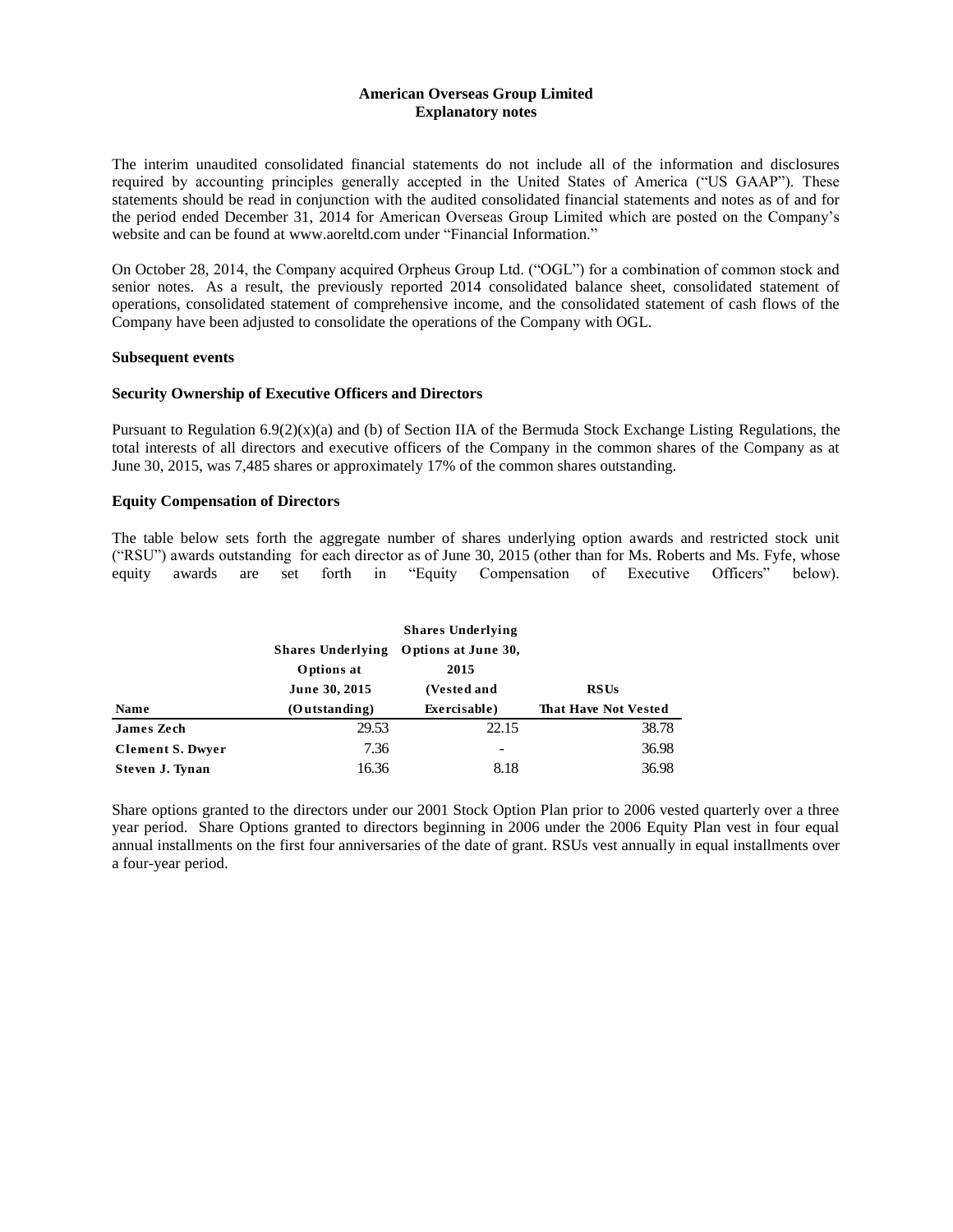## **Equity Compensation of Executive Officers**

|                  |                                                                              | <b>Option Awards</b>                                                         |              |                          |                             | <b>RSU</b> Awards                                  |              |                                               |
|------------------|------------------------------------------------------------------------------|------------------------------------------------------------------------------|--------------|--------------------------|-----------------------------|----------------------------------------------------|--------------|-----------------------------------------------|
|                  | Number of<br>Common<br><b>Shares</b><br>Underlying<br>Unexercised<br>Options | Number of<br>Common<br><b>Shares</b><br>Underlying<br>Unexercised<br>Options |              | Option<br>Exercise       | <b>Option</b><br>Expiration | Number of<br><b>Shares</b> that<br><b>Have Not</b> |              | <b>Market Value</b><br>of Shares<br>That have |
| Name             | Exercisable                                                                  | Unexercisable                                                                |              | Price                    | Date                        | <b>Vested</b>                                      |              | (1)<br><b>Not Vested</b>                      |
| Debra J. Roberts | 9.31<br>19.00                                                                | 3.11<br>$7.15$ \$                                                            | $\mathbf{s}$ | 1,090.00<br>915.00       | 9/29/2018<br>4/26/2019      | $\overline{\phantom{a}}$                           |              | ٠<br>$\overline{\phantom{a}}$                 |
|                  | ٠                                                                            | ٠                                                                            |              | $\overline{\phantom{a}}$ | ٠                           | 226.56 \$                                          |              | 328,512                                       |
| Rochelle P. Fyfe | ٠                                                                            | $\overline{\phantom{a}}$                                                     |              | $\sim$                   | $\sim$                      | 103.35                                             | - \$         | 149,858                                       |
| David Alexander  | $\overline{\phantom{a}}$                                                     | ٠                                                                            |              | $\sim$                   | ٠                           | 100.00                                             | $\mathbf{s}$ | 145,000                                       |
| Patricia A. Ryan | ٠                                                                            |                                                                              |              | $\overline{\phantom{a}}$ | $\overline{\phantom{a}}$    | 75.00                                              | $\mathbf{s}$ | 108,750                                       |

The following table shows equity awards granted to officers of the Company outstanding at June 30, 2015:

(1) Bas ed o n the clo s ing price o f \$ 1,450.00 per s hare o n J une 30, 2015, the las t bus ines s day o f the s ix mo nths ending J une 30, 2015.

Options granted prior to May 2006 were awarded under our 2001 Stock Option Plan and vest in 8.33% increments at the end of each quarter, beginning with the quarter in which the grant occurred. Our 2001 Stock Option Plan was terminated in May 2006, except as to awards that were already outstanding at that date. No further awards will be granted under our 2001 Stock Option Plan.

Options granted beginning in May 2006 were awarded under our 2006 Equity Plan, and vest in four equal installments on the first four anniversaries of the date of grant. RSUs vest annually in equal installments over a fouryear period.

The following table shows options exercised and RSUs vested during 2015:

|                  | <b>Option Awards</b>                               |                               | <b>RSU</b> Awards                                                |                             |  |
|------------------|----------------------------------------------------|-------------------------------|------------------------------------------------------------------|-----------------------------|--|
| Name             | Number of<br><b>Shares Acquired</b><br>on Exercise | Value Realized<br>on Exercise | Number of<br><b>Shares Acquired Value Realized</b><br>on Vesting | on Vesting                  |  |
| Debra J. Roberts |                                                    |                               | 6.00                                                             | \$9,000.00 $^{(2)}$         |  |
|                  |                                                    |                               | 5.00                                                             | \$7,500.00 $^{(2)}$         |  |
|                  |                                                    |                               | 6.00                                                             | $$8,910.00$ <sup>(3)</sup>  |  |
| Rochelle P. Fyfe |                                                    |                               | 31.00                                                            | \$46,035.00 <sup>(3)</sup>  |  |
| Patricia A. Ryan |                                                    |                               | 25.00                                                            | $$37,125.00$ <sup>(3)</sup> |  |

(2) Bas ed o n the clo s ing price o f \$ 1,500.00 per s hare o n April 28, 2015, the day o f ves ting.

(3) Bas ed o n the clo s ing price o f \$ 1,485.00 per s hare o n May 15, 2015, the day o f ves ting